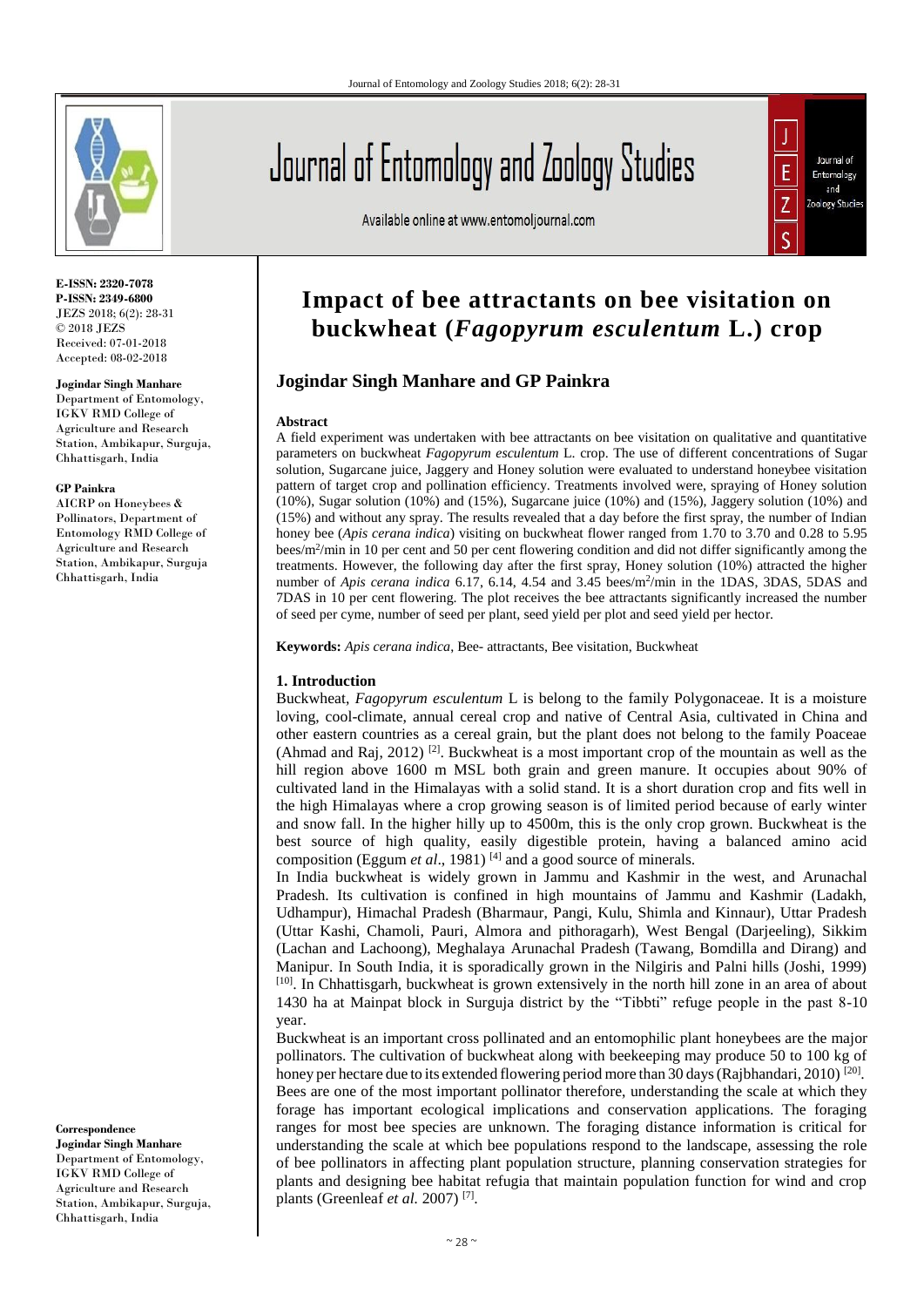A day before the first spray, the number of bees visiting the onion flower ranged from 1.66 to 2.50 bees/m/2min and did not differ significantly among the treatments. However, the following day after the first spray, Bee-Q(15g/lit) attracted the higher number of bees 5.17 bees/m/2min. Trigona spp. treatment with Bee-Q(15 g/lit) 4.00 bees/m/2min was significantly superior in attracting more number of bees and was at par with Bee-Q (12.5g/lit), Bee-Q (10 g/lit), sugar syrup 5 per cent and molasses 10 per cent recorded (3.83, 3.67, 3.67 and 3.60 bees/m/2min on  $1<sup>st</sup>$  day after  $1<sup>st</sup>$  spray. Open pollination without spray recorded the lowest number of bees 2.30 bees/m/2min (Patil *et al*. 2010) [19] .

#### **2. Materials and methods**

The present investigation was carried out in Rabi season during 2016-17 at Department of Entomology, at the research cum instructional farm of Rajmohini Devi College of Agriculture and research Station, Ambikapur. The sowing was done on 24 October 2016 by using Local variety with spacing 20x20 cm. The experiment was conducted with simple Randomized Block Design with eight treatments and three replications. T<sub>1</sub> sugarsolution (10%), T<sub>2</sub> sugar solution  $(15\%)$ , T<sub>3</sub> sugarcane juice  $(10\%)$ , T<sub>4</sub> sugarcane juice  $(15\%)$ ,  $T_5$  jaggery solution (10%),  $T_6$  jaggery solution (15%),  $T_7$ honey solution (10%) and  $T_8$ -without any spray.

The attractants were sprayed at 10% flowering  $(1<sup>st</sup>$  spray) and 2<sup>nd</sup> spray were done at 50% flowering on buckwheat crop. Observations were recorded in one square meter area and demarcated by bamboo sticks in each plot and number of pollinators visiting those flowers per minute were recorded throughout the day from 0600hrs to 1800hrs at two hours intervals. The observation was made a day before the first spray and later  $1^{st}$  day,  $3^{rd}$  day,  $5^{th}$  day, and  $7^{th}$  day observations were made the population of pollinators and 2nd spray same interval was taken.

# **3. Results**

Observation was recorded on *Apis cerana indica* on buckwheat treated with different bee attractants at 10 and 50 per cent of flowering (Table 1).

# **3.1 First spray**

A day before the spray, the number of bees visiting the buckwheat flower ranged from 0.30 to 3.70 bees/m<sup>2</sup>/min and significantly among the treatment. However, the day after the first spray, Honey bee solution (10%) attracted higher number of bees  $6.17$  bees/m<sup>2</sup>/min and significantly superior over treatments sugar solution (15%), sugarcane juice (10%), jaggery (10%) and without any spray. Further, next treatment sugarcane juice (10%) and sugar solution (10%) were both the treatment recorded 4.66 bees/m<sup>2</sup>/min and 4.61 bees/m<sup>2</sup>/min. Followed by the treatment with sugarcane juice (15%) recorded 4.52 bees/m<sup>2</sup>/min. The bee visitation varied from  $4.28 \text{ to } 3.86 \text{ bees/m}^2/\text{min}$  on the treatment spray sugar solution (15%) and jiggery (10%). Least number of bees were recorded in control treatment without any spray 0.55 bees/m<sup>2</sup>/min.

On  $3<sup>rd</sup>$  day after first spray, honey solution (10%) recorded maximum number of bees  $(6.14 \text{ bees/m}^2/\text{min})$  and found superior over jaggery solution 15% and without any spray. The next best treatment was found sugar solution (10%) 5.90 bees/m<sup>2</sup> /min followed by sugarcane juice (15%) 5.88 bees/m<sup>2</sup> /min, sugarcane juice (15%) 5.88 bees/m<sup>2</sup> /min, sugar solution  $(15\%)$  5.24 bees/m<sup>2</sup>/min. The next best treatment were jaggery (10%) 3.81 bees/m<sup>2</sup> /min, jaggery (15%) 4.94 bees/m<sup>2</sup>/min and sugarcane juice  $(10\%)$  4.71 bees/m<sup>2</sup>/min respectively. Control treatment without any spray was

recorded lowest number of bees  $0.78$  bees/m<sup>2</sup>/min.

On  $5<sup>th</sup>$  day after first spray, honey solution (10%) 4.54 bees/m<sup>2</sup>/min and jaggery solution  $(15%)$  4.27 bees/m<sup>2</sup>/min treated plots recorded significantly higher bee visits against sugar solution  $(10\%)$  2.44 bees/m<sup>2</sup>/min and sugar solution  $(15\%)$  2.16 bees/m<sup>2</sup>/min. Jaggery  $(15\%)$  4.27 bees/m<sup>2</sup>/min and sugarcane juice  $(10\%)$  3.85 bees/m<sup>2</sup>/min were next best attractants and were on par with each other. Least number of bees was recorded in without spray plots 0.31 bees/m<sup>2</sup>/min.

On  $7<sup>th</sup>$  day after first spray, honey solution (10%) (3.45 bees/m<sup>2</sup> /min) was significantly superior over treatments jaggery  $(15\%)$  2.00 bees/m<sup>2</sup>/min and sugarcane juice  $(15\%)$ 1.76 bees/m<sup>2</sup>/min in attracting. The plot which received jaggery  $(10\%)$  was the next best treatment 2.24 bees/m<sup>2</sup>/min which was at par with sugar solution (10%) and sugar solution  $(15%)$  and wererecorded 1.21 bees/m<sup>2</sup>/min and 1.78 bees/m<sup>2</sup> /min, respectively. Sugarcane juice (10%) treated plots were received 2.16 bees/m<sup>2</sup>/min. Open pollination without spray recorded lowest number of bees  $(0.29)$ bees/ $m^2$ /min).

# **3.2 Second spray**

Day before the second application of bee attractants, there was a significant difference in bee visiting different plots which varied from 0.29 to 3.28 bees/ $m^2$ /min.

One day after second spraying, maximum number of bees were noticed in honey solution  $10\%$  (3.28 bees/m<sup>2</sup>/min.) treated plots. The second best treatment was sugar solution  $(15%)$  sprayed plots  $(3.00 \text{ bees/m}^2/\text{min})$  followed by sugarcane juice  $(10\%)$  2.61 bees/m<sup>2</sup>/min and jaggery solution  $(15\%)$  2.47 bees/m<sup>2</sup>/min applied plots which were however on par with each other. Sugar solution (10%) received plots attracted 2.30 bees/m<sup>2</sup> /min followed by sugarcane juice (15%) 1.71 bees/m<sup>2</sup> /min. Open pollination without any spray found to be the least efficient in attracting more number of bees  $(0.28$  bees/m<sup>2</sup>/min).

On third day after second spray sugar solution (10%) 8.52 bees/m<sup>2</sup>/min was significantly superior over without spray plots found at par with honey solution (10%) (7.61 bees/m<sup>2</sup> /min), jaggery (15%), and sugarcane juice (10%) which recorded  $(6.71 \text{bees/m}^2/\text{min}, 6.28 \text{bees/m}^2/\text{5min})$ respectively. Other best treatment were jaggery (10%) 5.95 bees/m<sup>2</sup>/min, sugarcane juice  $(15\%)$  5.57 bees/m<sup>2</sup>/min followed by sugar solution  $(15%)$   $(5.57$  bees/m<sup>2</sup>/min). Control treatments without any spray were least effective in attracting bees  $(0.62$  bees/m<sup>2</sup>/min).

Fifth day after second spray treatment with honey solution (10%) (4.85 bees/m<sup>2</sup> /min) was significantly superior over without spray. The second best treatment was sugarcane juice  $(15%)$   $(4.52 \text{ bees/m}^2/\text{min})$  followed by sugar solution  $(15%)$  $(4.42 \text{ bees/m}^2/\text{min})$ , sugarcane juice  $(10\%)$   $(3.80)$ bees/m<sup>2</sup>/min) and sugar solution (10%) (3.62 bees/m<sup>2</sup>/min), respectively. It was found at par with jaggery solution (15%) and jaggery  $(10\%)$  which recorded  $(3.57 \text{ bees/m}^2/\text{min}$  and 2.81spray found to be the least efficient in attracting less number of bees  $(0.46$  bees/m<sup>2</sup>/min).

On  $7<sup>th</sup>$  day after second spray honey solution (10%) (4.14) bees/m<sup>2</sup> /min) treated plots recorded significantly higher number of bee visits followed by sugar solution (15%) (3.35 bees/ $m^2$ /min). The next best treatments were found sugar solution (10%), jaggery (15%) and sugarcane juice (10%)  $(3.19 \text{ bees/m}^2/\text{min}, 3.14 \text{ bees/m}^2/\text{min} \text{ and } 2.75 \text{ bees/m}^2/\text{min}),$ respectively. Sugarcane juice  $(15%)$   $(2.19$  bees/m<sup>2</sup>/min) and jaggery (10%) were recorded next more superior bee attractant treated plots. Control treatments without any spray were found least number of bees  $(0.14 \text{ bees/m}^2/\text{min})$ .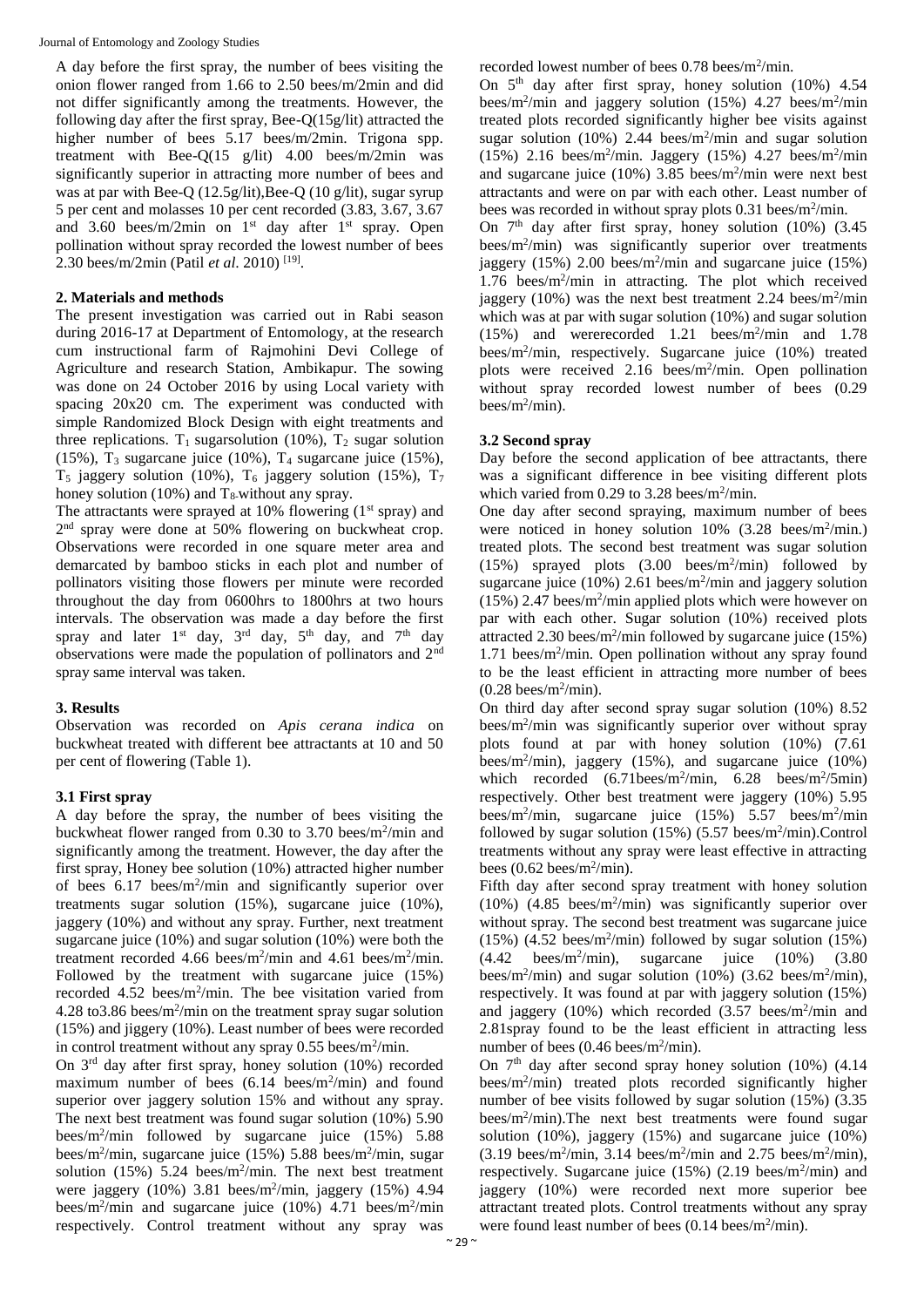|                                      | Bee visitation/square meter/minute                                       |        |        |        |        |            |        |        |        |        |
|--------------------------------------|--------------------------------------------------------------------------|--------|--------|--------|--------|------------|--------|--------|--------|--------|
| <b>Treatment</b>                     | Frist spaya (10 per cent flowering) Second spray (50 per cent flowering) |        |        |        |        |            |        |        |        |        |
|                                      | <b>DBS</b>                                                               | 1DAS   | 3DAS   | 5DAS   | 7DAS   | <b>DBS</b> | 1DAS   | 3DAS   | 5DAS   | 7DAS   |
| $T_1Sugar Solution (10%)$            | 2.04                                                                     | 4.61   | 5.9    | 2.44   | 1.20   | 2.30       | 3.66   | 8.52   | 3.61   | 3.9    |
|                                      | $(1.6)^{*}$                                                              | (2.25) | (2.53) | (1.71) | (1.30) | (1.65)     | (2.00) | (3.00) | (2.00) | (2.09) |
| $T_2Sugar Solution (15%)$            | 1.7                                                                      | 4.28   | 5.24   | 2.16   | 1.78   | 2.99       | 4.95   | 5.52   | 4.42   | 3.68   |
|                                      | (1.47)                                                                   | (2.18) | (2.39) | (1.61) | (1.50) | (1.86)     | (2.32) | (2.45) | (2.21) | (2.04) |
| $T_3$ Sugarcane juice (10%)          | 1.85                                                                     | 4.66   | 4.71   | 3.85   | 2.15   | 2.61       | 3.04   | 6.28   | 3.80   | 3.46   |
|                                      | (1.53)                                                                   | (2.27) | (2.28) | (2.07) | (1.62) | (1.75)     | (1.88) | (2.59) | (2.07) | (1.98) |
| T <sub>4</sub> Sugarcane juice (15%) | 2.07                                                                     | 4.52   | 5.88   | 3.04   | 1.75   | 1.71       | 2.71   | 5.56   | 4.52   | 3.95   |
|                                      | (1.60)                                                                   | (2.24) | (2.53) | (1.85) | (1.49) | (1.48)     | (1.79) | (2.46) | (2.24) | (2.10) |
| $T_5$ Jaggery (10%)                  | 2.76                                                                     | 3.27   | 3.81   | 3.75   | 2.23   | 2.32       | 4.71   | 5.95   | 2.80   | 3.61   |
|                                      | (1.79)                                                                   | (1.94) | (2.01) | (2.04) | (1.65) | (1.65)     | (2.28) | (2.53) | (1.81) | (2.01) |
| T <sub>6</sub> Jagger(15%)           | 3.7                                                                      | 3.85   | 4.94   | 4.27   | 1.99   | 2.56       | 5.80   | 6.71   | 3.56   | 3.23   |
|                                      | (2.04)                                                                   | (2.06) | (2.31) | (2.18) | (1.57) | (1.74)     | (2.5)  | (2.68) | (2.01) | (1.93) |
| T <sub>7</sub> Honey solution        | 2.42                                                                     | 6.17   | 6.14   | 4.54   | 3.44   | 3.33       | 5.94   | 7.61   | 4.85   | 4.71   |
|                                      | (1.67)                                                                   | (2.58) | (2.58) | (2.24) | (1.98) | (1.95)     | (2.53) | (2.84) | (2.31) | (2.28) |
| T <sub>8</sub> Without any spray     | 0.3                                                                      | 0.55   | 0.78   | 0.31   | 0.28   | 0.28       | 0.42   | 0.61   | 0.45   | 0.3    |
|                                      | (0.89)                                                                   | (1.02) | (1.13) | (0.89) | (0.88) | (0.88)     | (0.94) | (1.05) | (0.97) | (0.89) |
| S.E.                                 | 0.13                                                                     | 0.20   | 0.18   | 0.21   | 0.13   | 0.12       | 0.18   | 0.16   | 0.18   | 0.10   |
| $C.D.(P=0.05)$                       | 0.41                                                                     | 0.61   | 0.55   | 0.65   | 0.39   | 0.38       | 0.55   | 0.49   | 0.54   | 0.30   |

**Table 1:** Impact of bee attractants on visitation of *Apis cerana indica* on Buckwheat

\*Figures in the parentheses are  $\sqrt{x + 0.5}$  transformed values

DAS= Day after spraying

DBS= Day before spraying

# **4. Discussion**

The present research was conducted to investigate the different bee attractants on buckwheat flowers at 10 and 50 per cent of crop flowering depicted in Table 1.

The treatments were including  $T_1$  sugar solution (10%),  $T_2$ sugar solution (15%),  $T_3$  sugarcane juice (10%),  $T_4$  sugarcane juice (15%),  $T_5$  jaggery solution (10%),  $T_6$  jaggery solution  $(15\%)$ ,  $T_7$  honey solution  $(10\%)$  and without any spray. A day before the spray, the number of bees were visiting the buckwheat flower ranged from  $0.30$  to  $3.70$  bees/m<sup>2</sup>/min and significantly among the treatment. However, the day after first spray, Honey bee solution (10%) attracted higher number of bees 6.17 bees/m<sup>2</sup>/min and significantly superior over treatments, sugar solution (15%), sugarcane juice (10%), jaggery (10%) and without any spray. Further, next treatment sugarcane juice (10%) and sugar solution (10%) were both the treatment recorded 4.66 bees/m<sup>2</sup>/min and 4.61 bees/m<sup>2</sup>/min. Followed by the treatment with sugarcane juice (15%) recorded 4.52 bees/m<sup>2</sup>/min. The bee visitation varied from 4.28 to 3.86 bees/m<sup>2</sup>/min on the treatment spray sugar solution (15%) and jaggery (10%). Least number of bees were recorded in control treatment without any spray 0.55 bees/m<sup>2</sup> /min.

After first spray of  $3<sup>rd</sup>$  day, honey solution (10%) recorded maximum number of bees  $(6.14 \text{ bees/m}^2/\text{min})$  and found superior over jaggery solution 15% and without any spray. The next best treatment were jaggery (10%) 3.81 bees/m<sup>2</sup> /min, jaggery (15%) 4.94 bees/m<sup>2</sup> /min and sugarcane juice (10%) 4.71 bees/m<sup>2</sup>/min respectively. Control treatment without any spray was recorded lowest number of bees 0.78 bees/m<sup>2</sup> /min.

5<sup>th</sup> days of spray, honey solution (10%) 4.54 bees/m<sup>2</sup>/min and jaggery solution (15%) 4.27 bees/m<sup>2</sup>/min treated plots recorded significantly higher bee visits against sugar solution  $(10\%)$  2.44 bees/m<sup>2</sup>/min and sugar solution  $(15\%)$  2.16 bees/m<sup>2</sup>/min. Jaggery (15%) 4.27 bees/m<sup>2</sup>/min and sugarcane juice (10%) 3.85 bees/m<sup>2</sup>/min were next best attractants and were on par with each other.

On  $7<sup>th</sup>$  days, honey solution (10%) (3.45 bees/m<sup>2</sup>/min) was significantly superior over treatments jaggery (15%) 2.00

bees/m<sup>2</sup>/min and sugarcane juice (15%) 1.76 bees/m<sup>2</sup>/min in attracting. Open pollination without spray recorded lowest number of bees  $(0.29$  bees/m<sup>2</sup>/min).

Before the second application of bee attractants, there was significant difference in bee visiting different plots which varied from 0.29 to 3.28 bees/m<sup>2</sup>/min.

After second spraying after one day, maximum number of bees were noticed in honey solution  $10\%$  (3.28 bees/m<sup>2</sup>/min.) treated plots. However, Open pollination without any spray found to be the least efficient in attracting more number of bees  $(0.28$  bees/m<sup>2</sup>/min).

On third days sugar solution  $(10\%)$  8.52 bees/m<sup>2</sup>/min was significantly superior over without spray plots found at par with honey solution  $(10%)$   $(7.61 \text{ bees/m}^2/\text{min})$ , jaggery (15%), and sugarcane juice (10%) which recorded  $(6.71$ bees/m<sup>2</sup>/min,  $6.28$  bees/m<sup>2</sup>/5min) respectively. Control treatments without any spray were least effective in attracting bees  $(0.62$  bees/m<sup>2</sup>/min).

On fifth days treatment with honey solution (10%) (4.85 bees/m<sup>2</sup>/min) was significantly superior over without spray. It was found at par with jaggery solution (15%) and jaggery (10%) which recorded (3.57 bees/m<sup>2</sup> /min and 2.81spray found to be the least efficient in attracting less number of bees (0.46 bees/ $m^2$ /min).

On  $7<sup>th</sup>$  days after second spray honey solution (10%) (4.14) bees/m<sup>2</sup> /min) treated plots recorded significantly higher number of bee visits followed by sugar solution (15%) (3.35 bees/m<sup>2</sup>/min). Sugarcane juice  $(15%) (2.19$  bees/m<sup>2</sup>/min) and jaggery (10%) were recorded next more superior bee attractant treated plots. Control treatments without any spray were found least number of bees  $(0.14 \text{ bees/m}^2/\text{min})$ .

The present results obtained on the efficacy of Bee-Q and suger syrup are in close agreement. Gallert *et al.* (1985) <sup>[6]</sup> reported that honey bees were attracted to the Lucerne plots sprayed with a crude extract of dried fruit of *Evodiahupehensis*. Al Sahf (2002) [1] reported that rose water spray was effective in attracting bees to the onion crop. Viraktamath and Patil (1999)  $[26]$  who observed the efficacy of bee-Q and sugar syrup (5%) were in close agreement on onion, Lingappa et al. (1999)<sup>[14]</sup> reported on watermelon and